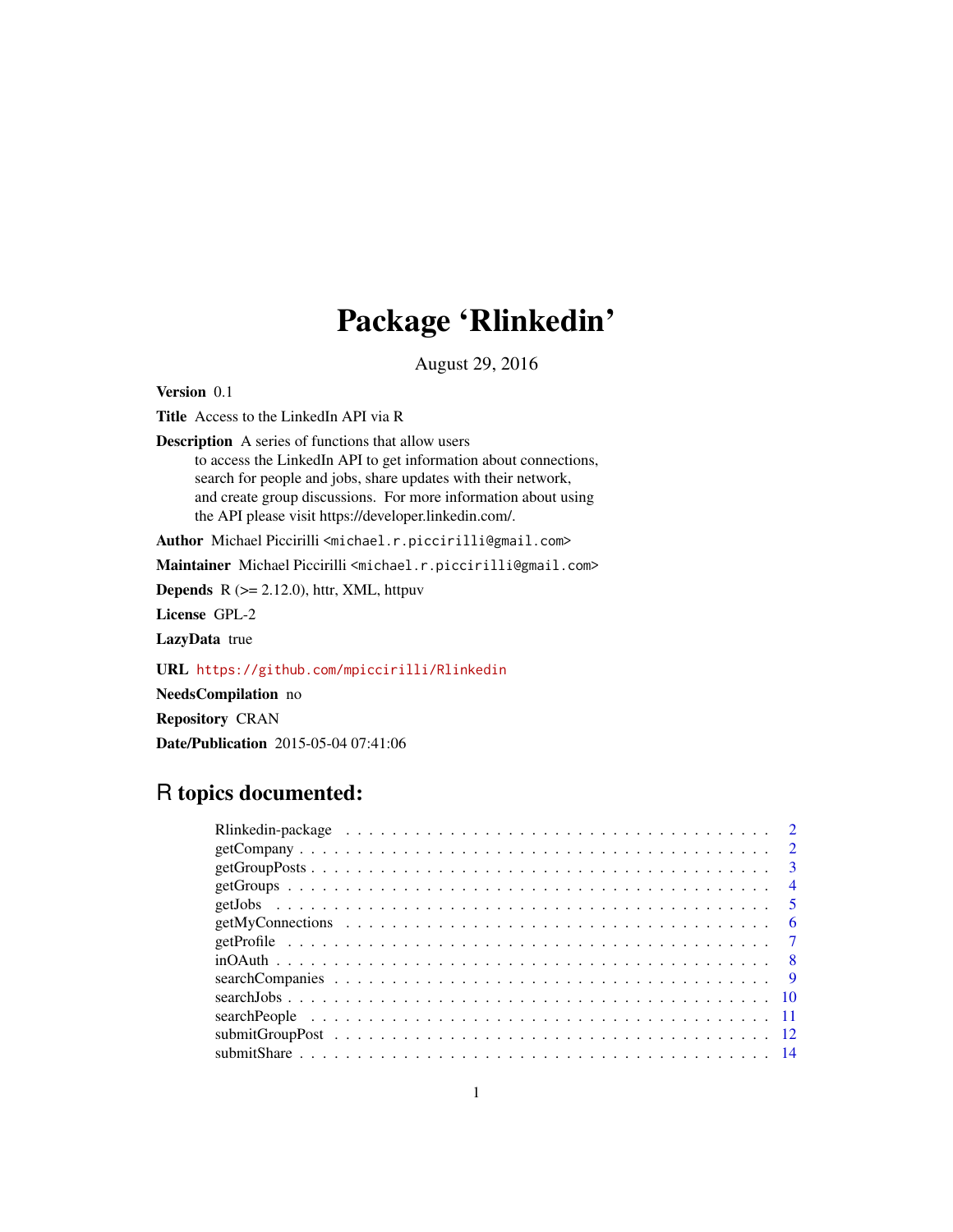#### <span id="page-1-0"></span>**Index** and the contract of the contract of the contract of the contract of the contract of the contract of the contract of the contract of the contract of the contract of the contract of the contract of the contract of th

Rlinkedin-package *Access to LinkedIn API via R*

#### Description

This is an R package that provides a series of functions that allow users to access the LinkedIn API to get information about connections, search for people, search for jobs, share updates with your network, and create group discussions.

# Author(s)

Michael Piccirilli <mrp2181@columbia.edu>

#### See Also

[inOAuth](#page-7-1), [getProfile](#page-6-1), [getMyConnections](#page-5-1), [getGroupPosts](#page-2-1), [getGroups](#page-3-1), [getJobs](#page-4-1), [searchJobs](#page-9-1), [searchPeople](#page-10-1), [submitGroupPost](#page-11-1), [submitShare](#page-13-1), [getCompany](#page-1-1), [searchCompanies](#page-8-1)

<span id="page-1-1"></span>getCompany *Retrieve Company Profile Information*

#### Description

getCompany retrieves company profiles using a company Id, a universal name, or an email domain.

# Usage

```
getCompany(token, universal_name = NULL, email_domain = NULL,
  company_id = NULL
```
#### Arguments

| token | Authorization token.                                                                                                                      |
|-------|-------------------------------------------------------------------------------------------------------------------------------------------|
|       | universal name LinkedIn universal company name. This is the exact name seen at the end of the<br>URL on the company page on linkedin.com. |
|       | email_domain The email domain used by the company.                                                                                        |
|       | company_id LinkedIn company ID.                                                                                                           |

#### Details

The 'universal name' needs to be the exact name seen at the end of the URL on the company page on linkedin.com.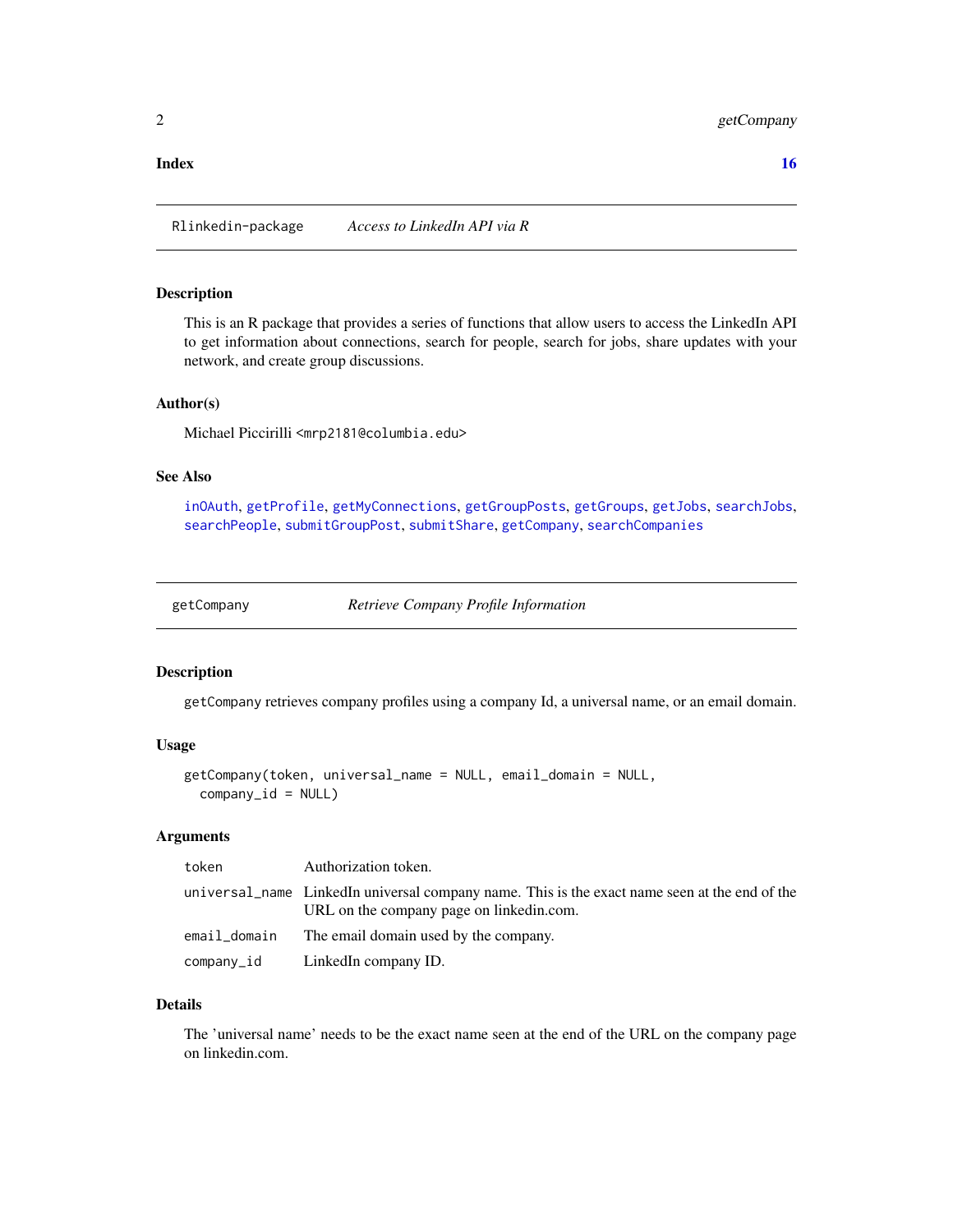# <span id="page-2-0"></span>getGroupPosts 3

#### Value

Returns company profile data, such as LinkedIn ID, name, universal-name, email-domains, companytype, ticker, website-url, industries, status, twitter handle, employee-count-range, specialties, locations, description, founded-year, and number of followers.

The output when specifying the universal\_name or company\_id will be in a list, whereas the output when specifying the email\_domain will be a dataframe.

# Author(s)

Michael Piccirilli <michael.r.piccirilli@gmail.com>

#### See Also

[searchCompanies](#page-8-1)

#### Examples

## Not run:

```
company.name <- getCompany(token=in.auth, universal_name="Facebook")
```

```
company.email <- getCompany(token=in.auth, email_domain = "columbia.edu")
```

```
# Main Columbia Name:
company.id <- getCompany(token=in.auth, company_id = company.email$company_id[14])
```
## End(Not run)

<span id="page-2-1"></span>getGroupPosts *Extract Posts from your LinkedIn Groups*

#### Description

getGroupPosts will retrieve posts from each LinkedIn group you belong to.

#### Usage

```
getGroupPosts(token)
```
#### Arguments

token Authorization token.

# Value

Returns a dataframe with the 10 most recent posts from each group you belong to.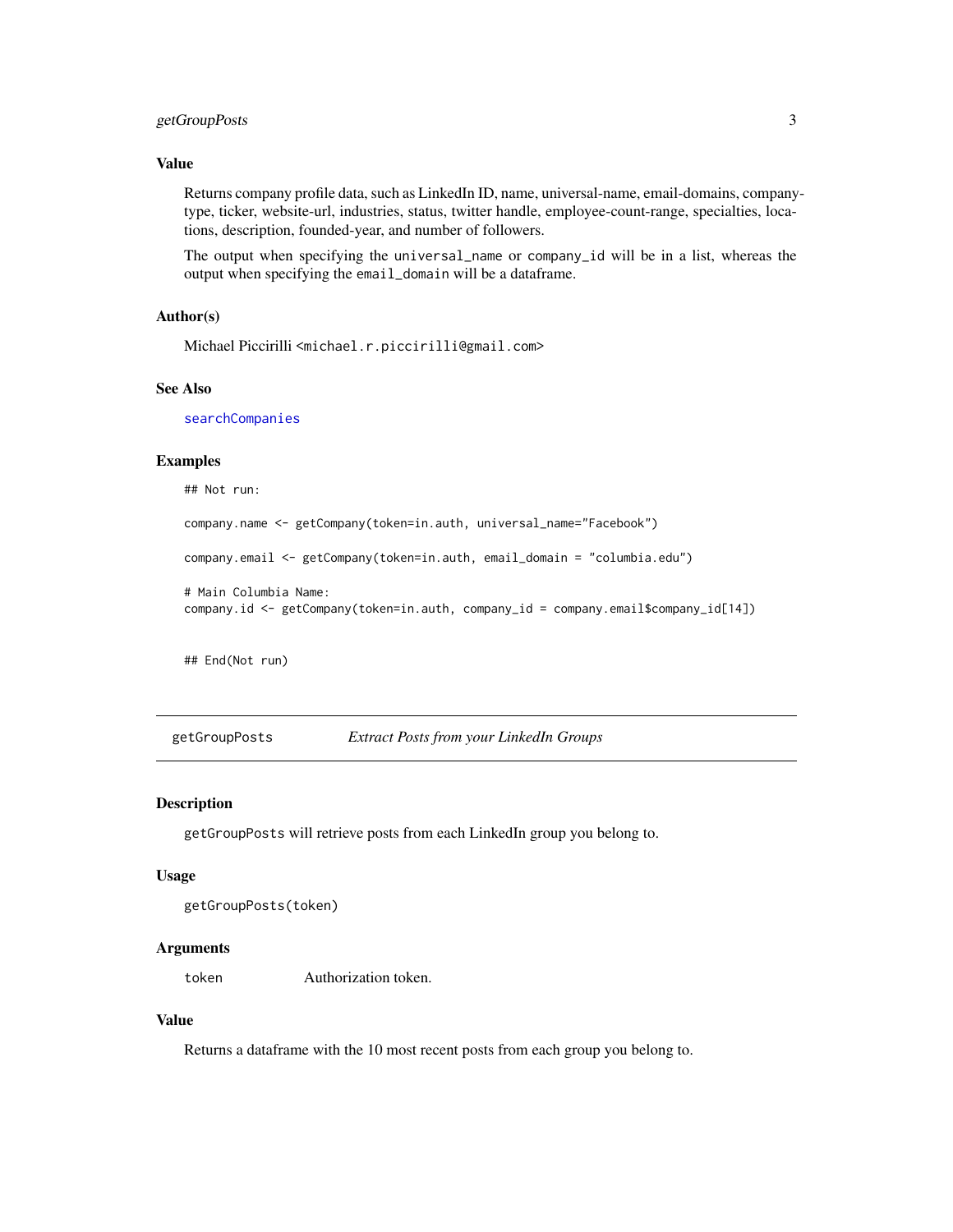# <span id="page-3-0"></span>4 getGroups

#### Author(s)

Michael Piccirilli <michael.r.piccirilli@gmail.com>

#### See Also

[getGroups](#page-3-1) [submitGroupPost](#page-11-1)

# Examples

## Not run:

my.groups <- getGroupPosts(in.auth)

## End(Not run)

<span id="page-3-1"></span>getGroups *Retrieve LinkedIn Group Information*

# Description

getGroups retrieves information and settings about the LinkedIn groups you belong to.

#### Usage

getGroups(token, details = FALSE)

# Arguments

| token   | Authorization token.                                                    |
|---------|-------------------------------------------------------------------------|
| details | TRUE or FALSE. If TRUE, it will return group details. FALSE is default. |

### Details

This function returns information about what groups you belong to, either with or without group details. Group details can be called by setting the option details = TRUE.

#### Value

Returns a dataframe including group profile information.

When details = FALSE (default), the function will return information about each group's settings such as whether it allows messages from members, email frequency, and manager announcements.

When details = TRUE, the function will return both a short and long description of the group.

# Author(s)

Michael Piccirilli <michael.r.piccirilli@gmail.com>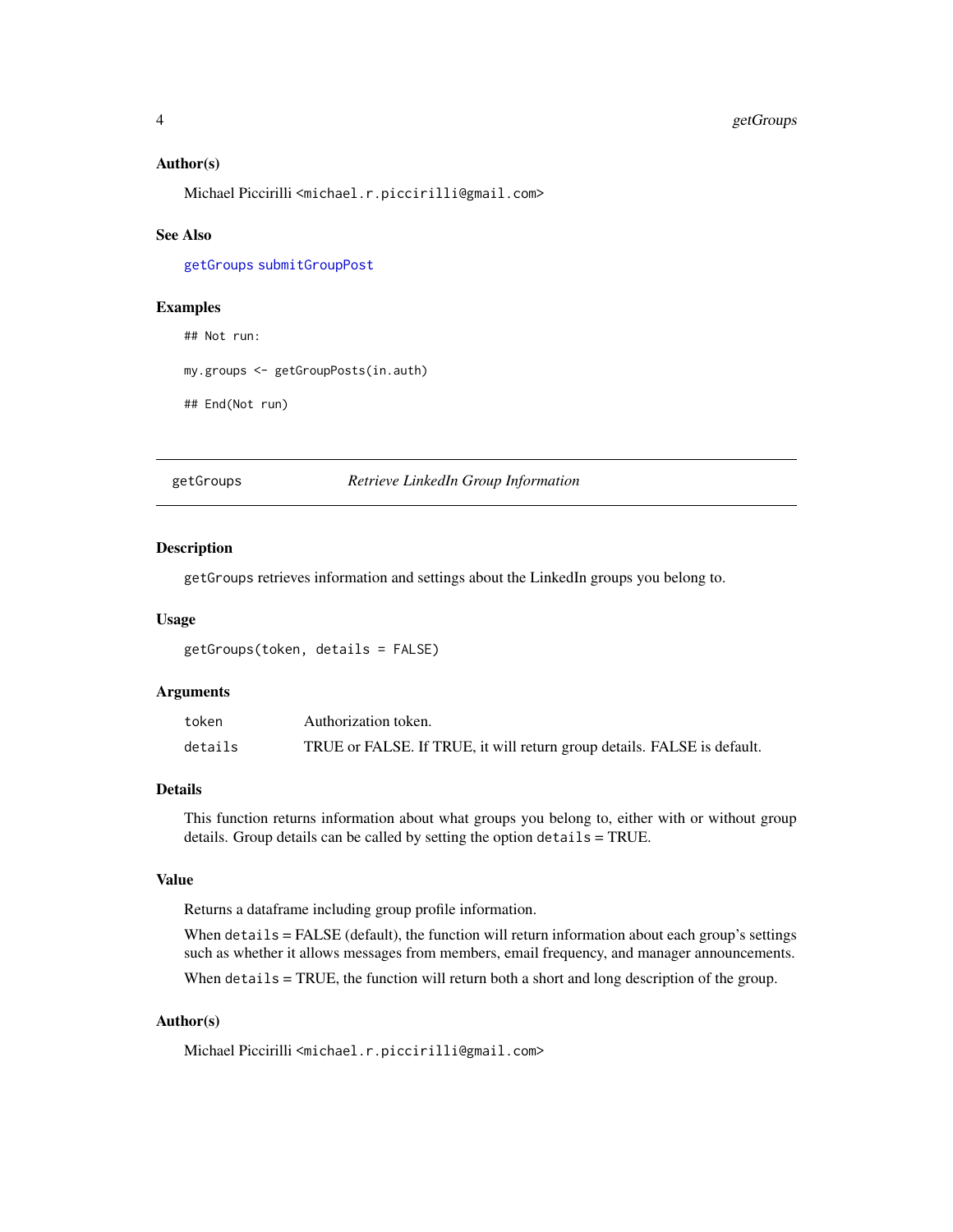#### <span id="page-4-0"></span>getJobs 5

# See Also

[getGroupPosts](#page-2-1) [submitGroupPost](#page-11-1)

# Examples

```
## Not run:
```
my.groups <- getGroups(token = in.auth, details=TRUE)

## End(Not run)

<span id="page-4-1"></span>getJobs *Bookmarked and Recommended Jobs on LinkedIn*

# Description

getJobs can be used to retrieve your bookmarked and suggested jobs.

# Usage

getJobs(token, suggestions = NULL, bookmarks = NULL)

# Arguments

| token       | Authorization token.                                                       |
|-------------|----------------------------------------------------------------------------|
| suggestions | TRUE or FALSE. If TRUE, it will return LinkedIn's job recommendations.     |
| bookmarks   | TRUE or FALSE. If TRUE, it will return jobs you've bookmarked on LinkedIn. |

#### Details

This function can return either jobs you've bookmarked on LinkedIn, or jobs LinkedIn is recommending for you, but not both at the same time.

#### Value

Returns a dataframe of recommended or bookmarked jobs.

# Author(s)

Michael Piccirilli <michael.r.piccirilli@gmail.com>

### See Also

[searchJobs](#page-9-1)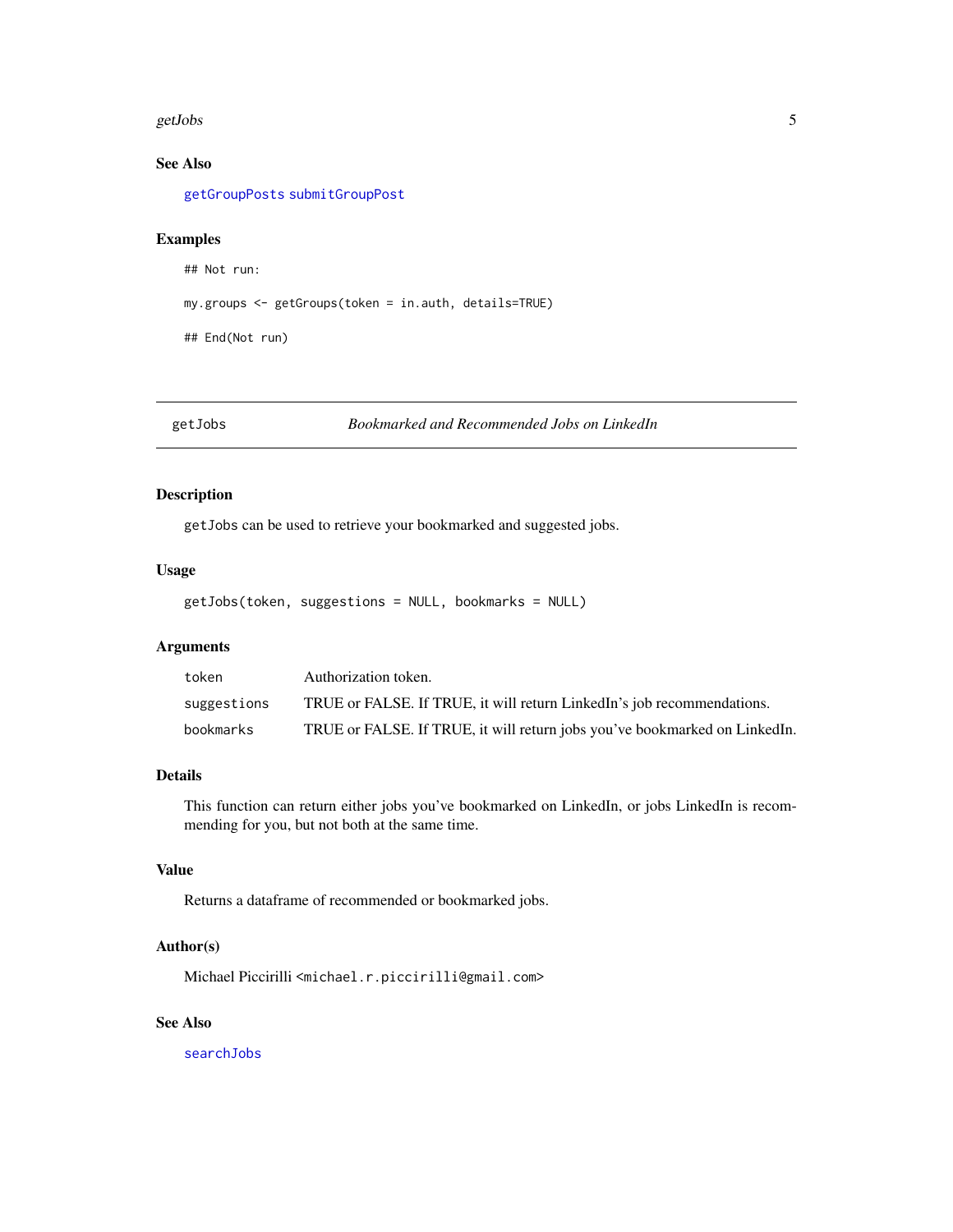# Examples

```
## Not run:
job.suggestions <- getJobs(in.auth, suggestions=TRUE)
job.bookmarks <- getJobs(in.auth, bookmarks=TRUE)
## Will return NULL
job.fail <- getJobs(in.auth)
```
## End(Not run)

<span id="page-5-1"></span>getMyConnections *Retrieve 1st Degree LinkedIn Connections*

#### Description

getMyConnections returns information about your 1st degree connections who do not have their profile set to private.

You cannot "browse connections." That is, you cannot get connections of your connections (2nd degree connections).

#### Usage

```
getMyConnections(token)
```
#### Arguments

token Authorization token.

# Value

Returns a dataframe of your 1st degree LinkedIn connections.

# Author(s)

Michael Piccirilli <michael.r.piccirilli@gmail.com>

#### See Also

[getProfile](#page-6-1), [searchPeople](#page-10-1)

#### Examples

## Not run:

my.connections <- getMyConnections(in.auth)

<span id="page-5-0"></span>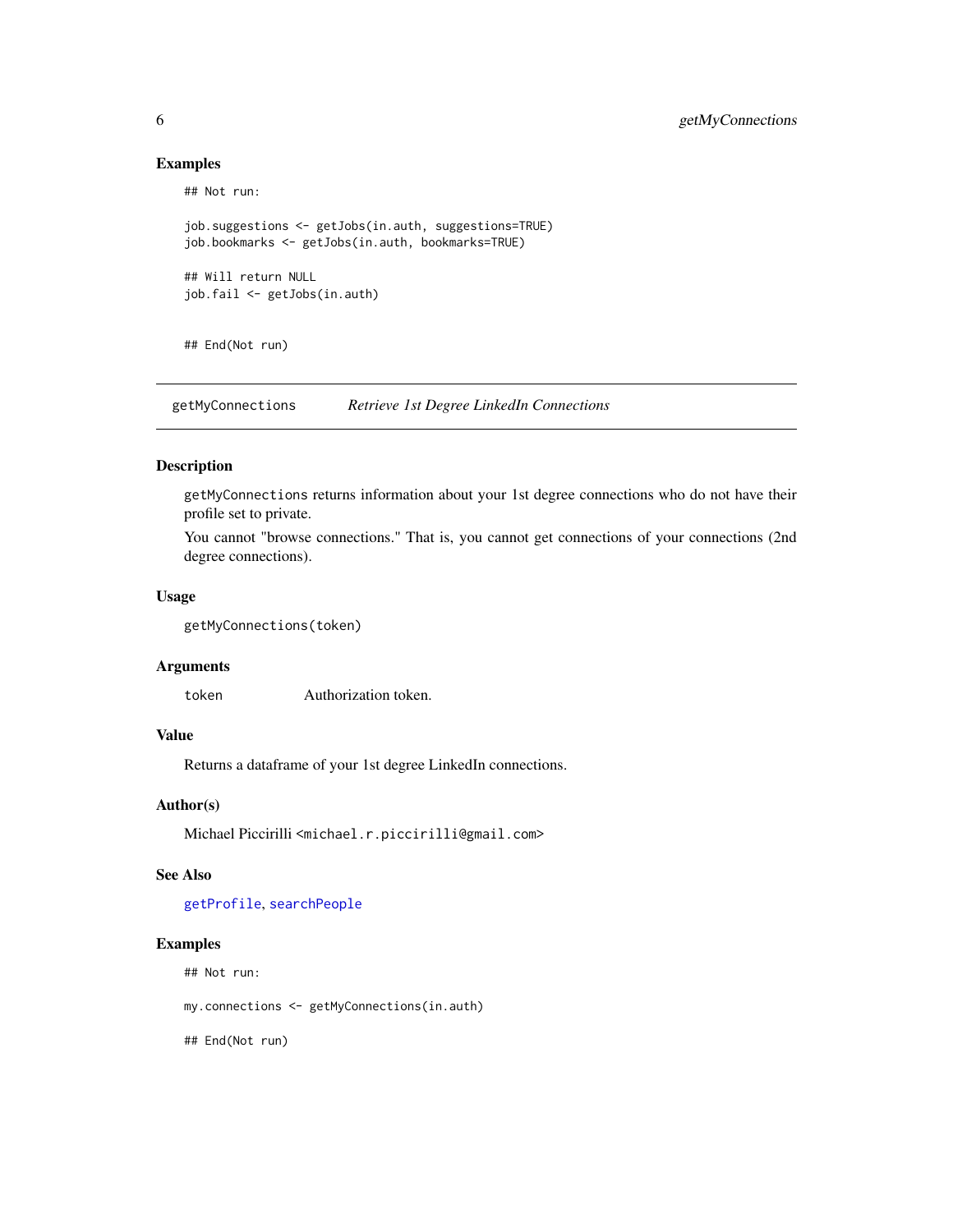<span id="page-6-1"></span><span id="page-6-0"></span>

# Description

getProfile retrieve's proflie information about to yourself, your connections, or another individual.

# Usage

```
getProfile(token, connections = FALSE, id = NULL)
```
# Arguments

| token       | Authorization token.                                                                              |
|-------------|---------------------------------------------------------------------------------------------------|
| connections | TRUE or FALSE. If TRUE, will return profile information of your connections.<br>FALSE is default. |
| id          | Numeric ID number of a LinkedIn member.                                                           |

# Details

There are three separate calls in getProfile.

The first is to return profile information about yourself. The only input into the function under this scenario is the token.

The second is to return profile information about all your 1st degree connections. You need to supply the token and set the connections = TRUE.

The third is to return profile information about an individual based on their id number. This can be found if you search your connections using the getMyConnections function.

#### Value

Returns a list of profile information.

#### Author(s)

Michael Piccirilli <michael.r.piccirilli@gmail.com>

#### See Also

[searchPeople](#page-10-1), [getMyConnections](#page-5-1)

#### Examples

## Not run:

profiles <- getProfile(in.auth, connections=TRUE)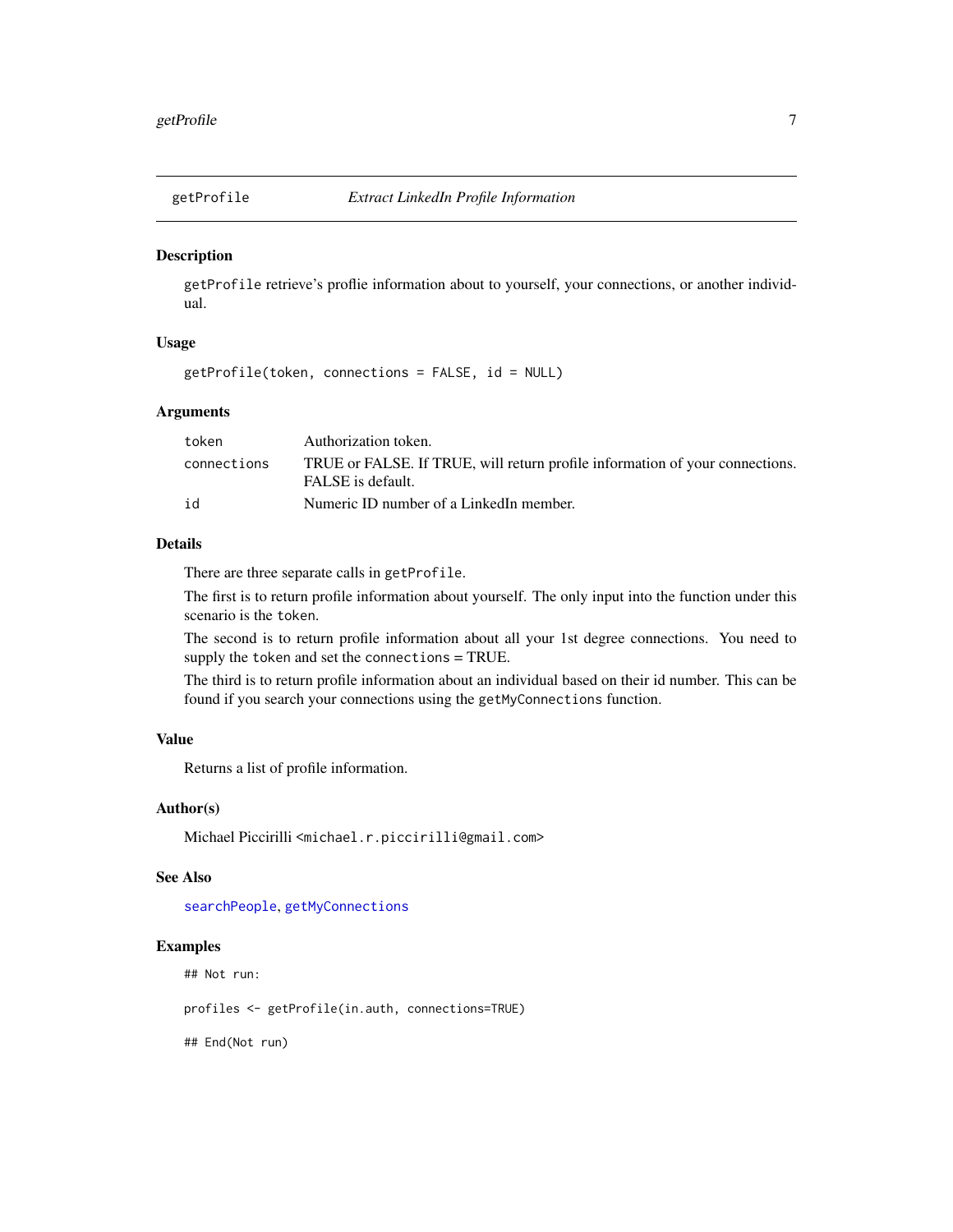### Description

inOAuth creates a long-lived OAuth access token that enables R to make authenticated calls to the LinkedIn API. This function relies on the httr package to create the OAuth token.

#### Usage

```
inOAuth(application_name = NULL, consumer_key = NULL,
  consumer_secret = NULL)
```
#### Arguments

application\_name

Name of your application.

consumer\_key Consumer API Key of your application. consumer\_secret

Consumer Secret Key of your application.

#### Details

There are two ways to create an authenticated connection. One is to use the default credentials supplied in the package. The second is to obtain your own credentials and using them as inputs into the function. Examples of both are shown below.

Create your own application here: <https://developer.linkedin.com/>

# Value

Authorization token to be used in other functions.

#### Author(s)

Michael Piccirilli <michael.r.piccirilli@gmail.com>

#### See Also

[getProfile](#page-6-1), [getMyConnections](#page-5-1)

#### Examples

## Not run:

## Default Consumer and Secret Key for the Rlinkedin package: in.auth <- inOAuth()

## Use your own Consumer and Secret Key: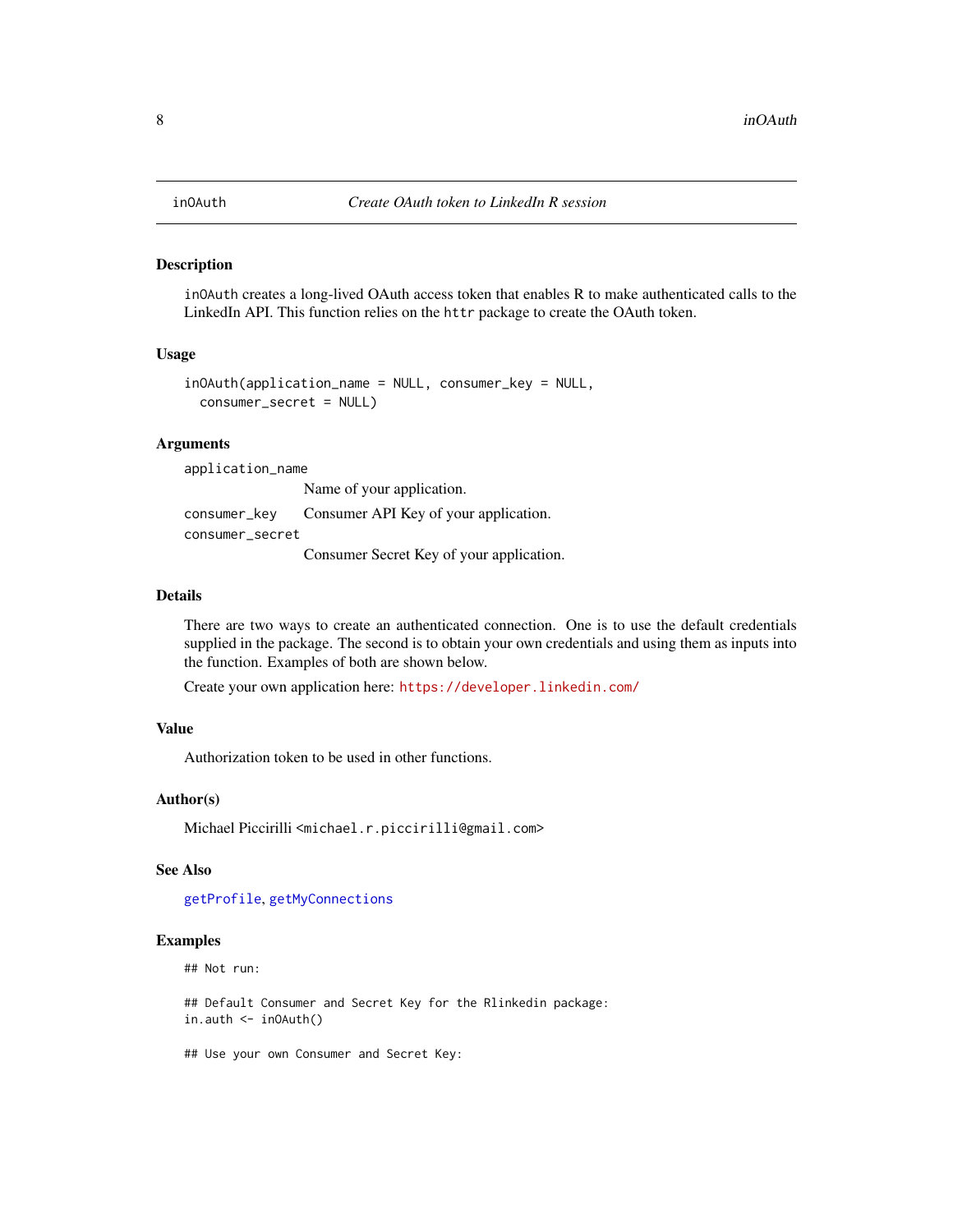# <span id="page-8-0"></span>searchCompanies 9

```
in.auth <- inOAuth("your_app_name", "your_consumer_key", "your_consumer_secret")
```

```
## End(Not run)
```
<span id="page-8-1"></span>searchCompanies *Search for Companies on LinkedIn*

# Description

searchCompanies searches across LinkedIn's companies pages based on keywords, location, and industry.

### Usage

```
searchCompanies(token, keywords, location = NULL, industry = NULL)
```
#### Arguments

| token    | Authorization token.                                                                                    |
|----------|---------------------------------------------------------------------------------------------------------|
| keywords | A keyword used anywhere in a company's listing. Multiple words should be<br>separated by a space.       |
| location | LinkedIn geography code, found here: https://developer.linkedin.com/<br>docs/reference/geography-codes. |
| industry | LinkedIn industry code, found here: https://developer.linkedin.com/docs/<br>reference/industry-codes.   |

# Details

In order to narrow the search down by location or industry, you must look up the proper input codes on the linkedin website. The geography codes can be found here: [https://developer.](https://developer.linkedin.com/docs/reference/geography-codes) [linkedin.com/docs/reference/geography-codes](https://developer.linkedin.com/docs/reference/geography-codes), and the industry codes can be found here: <https://developer.linkedin.com/docs/reference/industry-codes>.

#### Value

Returns a list, information includes company id, company name, universal name, website, twitter handle, employee count, founded date, number of followers, and company description.

#### Author(s)

Michael Piccirilli <michael.r.piccirilli@gmail.com>

# See Also

[getCompany](#page-1-1) [searchJobs](#page-9-1)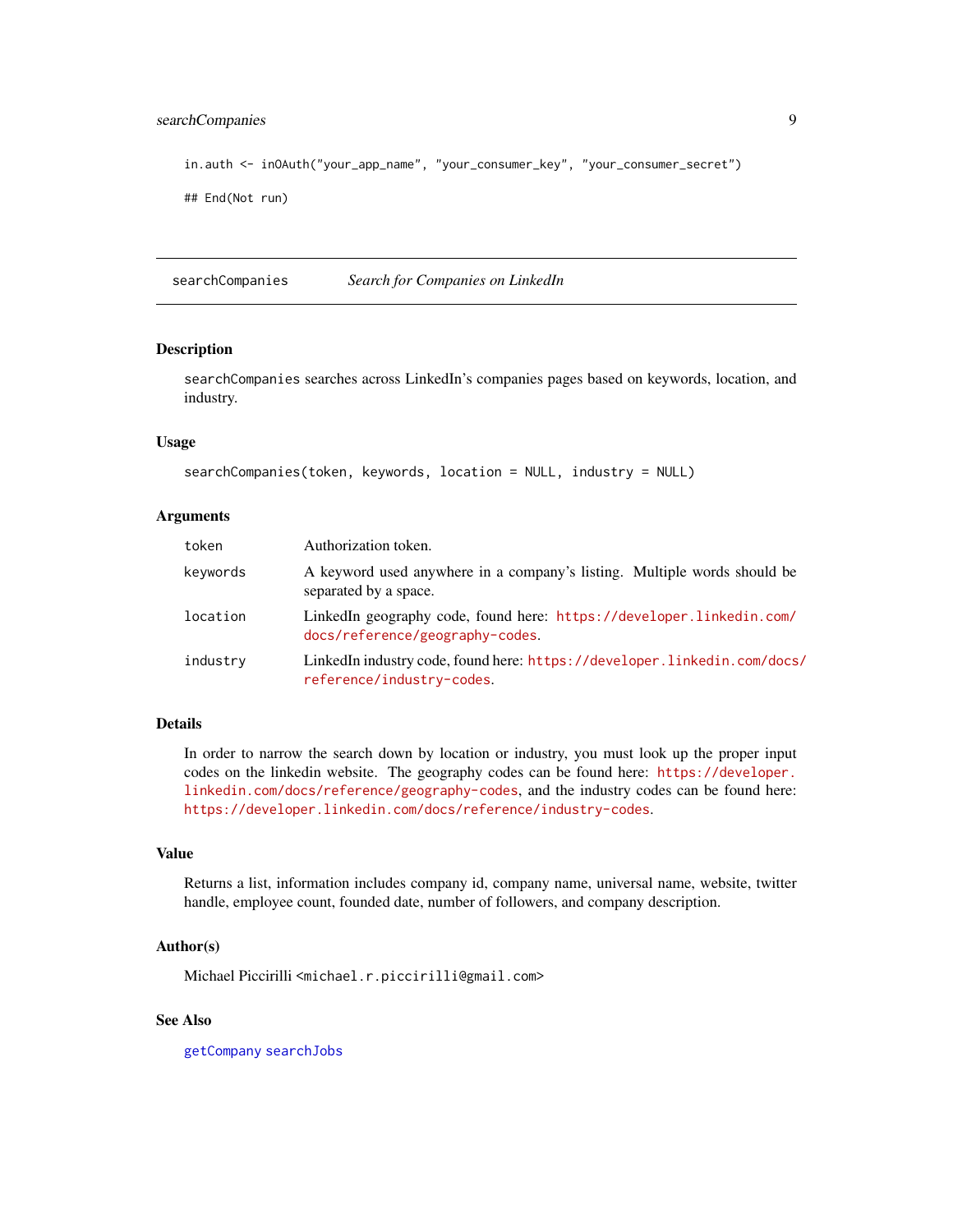#### Examples

```
## Not run:
search.comp <- searchCompanies(in.auth, keywords = "LinkedIn")
## End(Not run)
```
<span id="page-9-1"></span>searchJobs *Search for Jobs on LinkedIn*

# Description

searchJobs searches across LinkedIn's job postings.

There are several parameters that allow you to conduct either a broad or focused search.

In order to use this function, you must create your own appliction and apply for the Vetted API Access here: <https://help.linkedin.com/app/ask/path/api-dvr>. You cannot use the default credentials supplied in the Rlinkedin package.

# Usage

```
searchJobs(token, keywords = NULL, company_name = NULL, job_title = NULL,
 country_code = NULL, postal_code = NULL, distance = NULL)
```
#### Arguments

| token        | Authorization token.                                                                                                                                                    |
|--------------|-------------------------------------------------------------------------------------------------------------------------------------------------------------------------|
| keywords     | A keyword used in the job title or description. Multiple words should be sepa-<br>rated by a space.                                                                     |
| company_name | Company posting the job.                                                                                                                                                |
| job_title    | Title of the job.                                                                                                                                                       |
| country_code | Specify the country in which to search. This is the ISO3166 country code, and<br>must be in lower case.                                                                 |
| postal_code  | Must be combined with the country_code parameter.                                                                                                                       |
| distance     | Distance matches jobs within a distance from a central point. This is mea-<br>sured in miles and is best used in conjunction with both country_code and<br>postal-code. |

# Details

There are many different search parameters that allow you to make a focused search of a particular job within a certain company some area of the country. Or you can search for all jobs posted based on general keywords.

<span id="page-9-0"></span>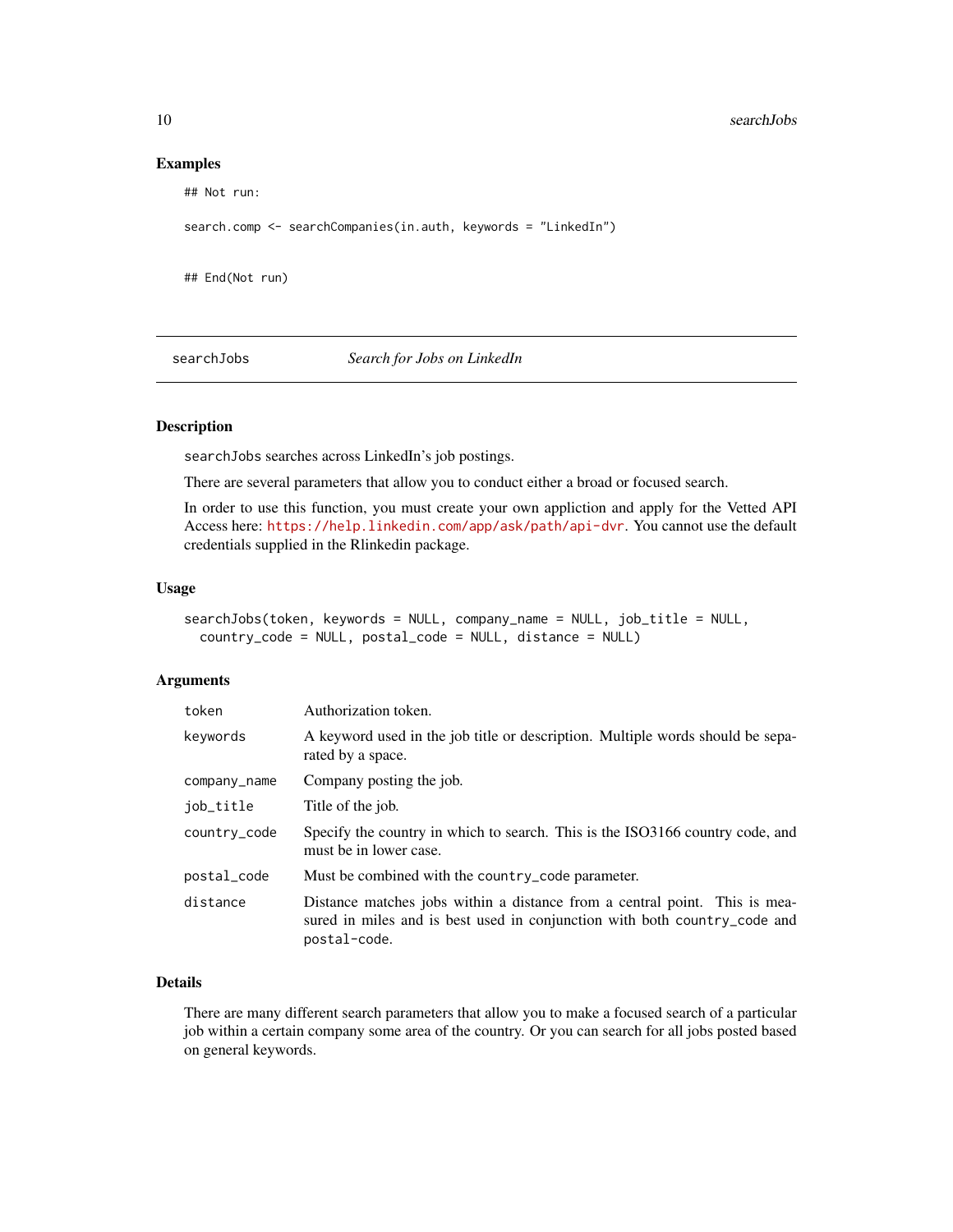### <span id="page-10-0"></span>searchPeople 11

# Value

Returns a dataframe of jobs based input parameters

#### Author(s)

Michael Piccirilli <michael.r.piccirilli@gmail.com>

# See Also

[getJobs](#page-4-1) [searchCompanies](#page-8-1)

# Examples

## Not run:

```
search.results <- searchJobs(token = in.auth, keywords = "data scientist")
```
## End(Not run)

<span id="page-10-1"></span>searchPeople *Search for People on LinkedIn*

### Description

searchPeople allows you to search for connections on LinkedIn. It returns most of what shows up when you do a search for people in the box at the top of the page on linkedin.com.

There are a number of parameters that allow you to conduct either a broad or focused search.

In order to use this function, you must create your own appliction and apply for the Vetted API Access here: <https://help.linkedin.com/app/ask/path/api-dvr>.

#### Usage

```
searchPeople(token, keywords = NULL, first_name = NULL, last_name = NULL,
 company_name = NULL, current_company = NULL, title = NULL,
 current_title = NULL, school_name = NULL, current_school = NULL,
  country_code = NULL, postal_code = NULL, distance = NULL)
```
#### Arguments

| token        | Authorization token.                                                                    |
|--------------|-----------------------------------------------------------------------------------------|
| kevwords     | A keyword used in a person's profile. Multiple words should be separated by a<br>space. |
| first_name   | Search by a user's first name.                                                          |
| last_name    | Search by a user's last name.                                                           |
| company_name | The name of a company where someone has as worked.                                      |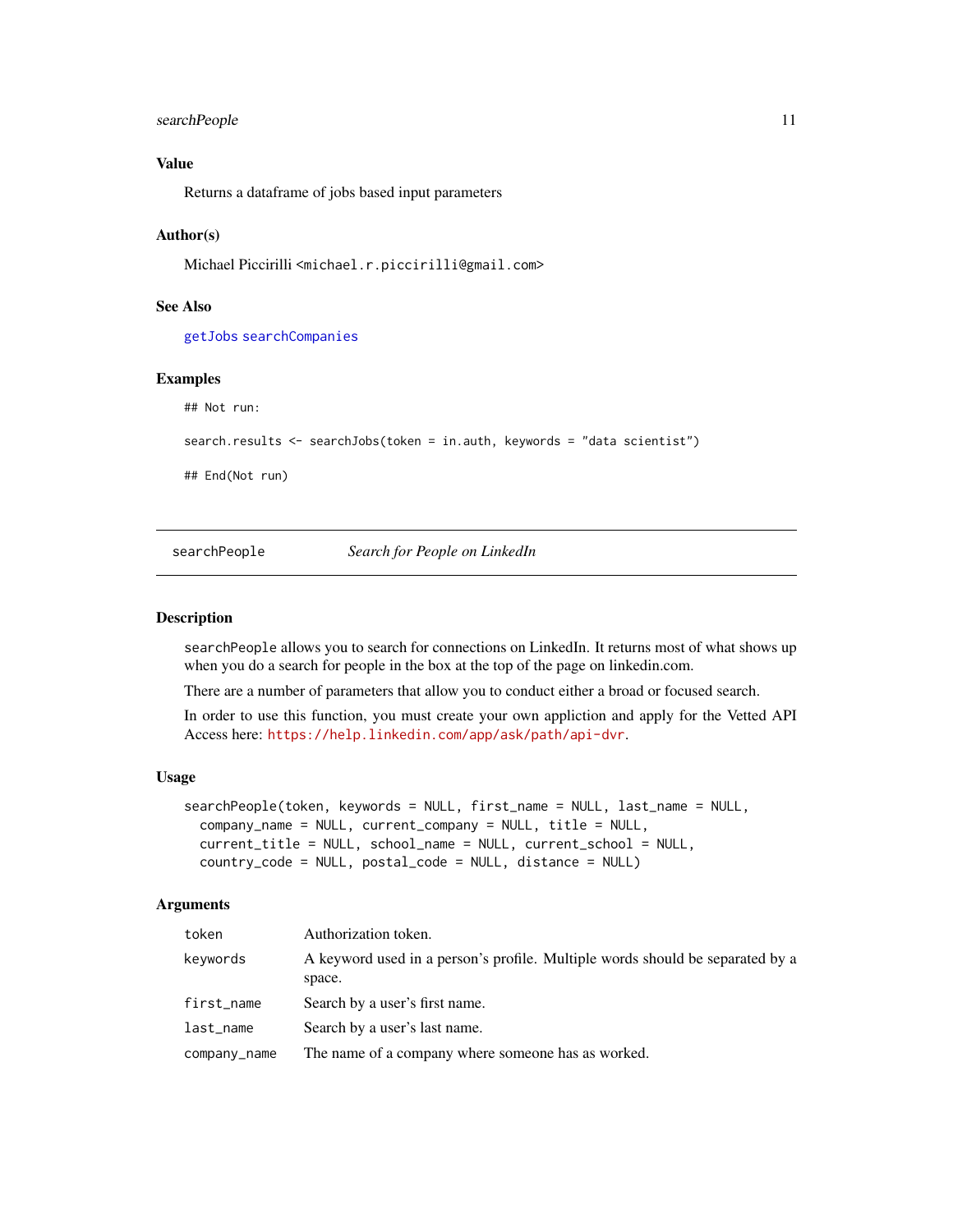<span id="page-11-0"></span>

| current_company |                                                                                                                                                                                |
|-----------------|--------------------------------------------------------------------------------------------------------------------------------------------------------------------------------|
|                 | TRUE or FALSE, can only be used in conjunction with company_name.                                                                                                              |
| title           | A job title someone has held                                                                                                                                                   |
| current_title   | TRUE or FALSE, can only be used in conjunction with title.                                                                                                                     |
| school_name     | The name of a school someone has attended.                                                                                                                                     |
|                 | current_school TRUE or FALSE, can only be used in conjuntion with current_school.                                                                                              |
| country_code    | Specify the country in which to search. This is the ISO3166 country code, and<br>must be in lower case.                                                                        |
| postal_code     | Must be combined with the country_code parameter.                                                                                                                              |
| distance        | Distance matches members within a distance from a central point. This is mea-<br>sured in miles and and is best used in conjunction with both country_code and<br>postal-code. |

# Value

Returns a dataframe of people based input parameters

#### Author(s)

Michael Piccirilli <michael.r.piccirilli@gmail.com>

# See Also

[getProfile](#page-6-1)

# Examples

## Not run:

search.results <- searchPeople(token=in.auth, first\_name="Michael", last\_name="Piccirilli")

## End(Not run)

<span id="page-11-1"></span>submitGroupPost *Create a Group Discussion Post*

# Description

submitGroupPost will create a group discussion post in one of the groups you belong to, specified by a Group Id.

# Usage

```
submitGroupPost(token, group_id, disc_title = NULL, disc_summary = NULL,
 content_title = NULL, content_url = NULL, content_img = NULL,
 content_desc = NULL)
```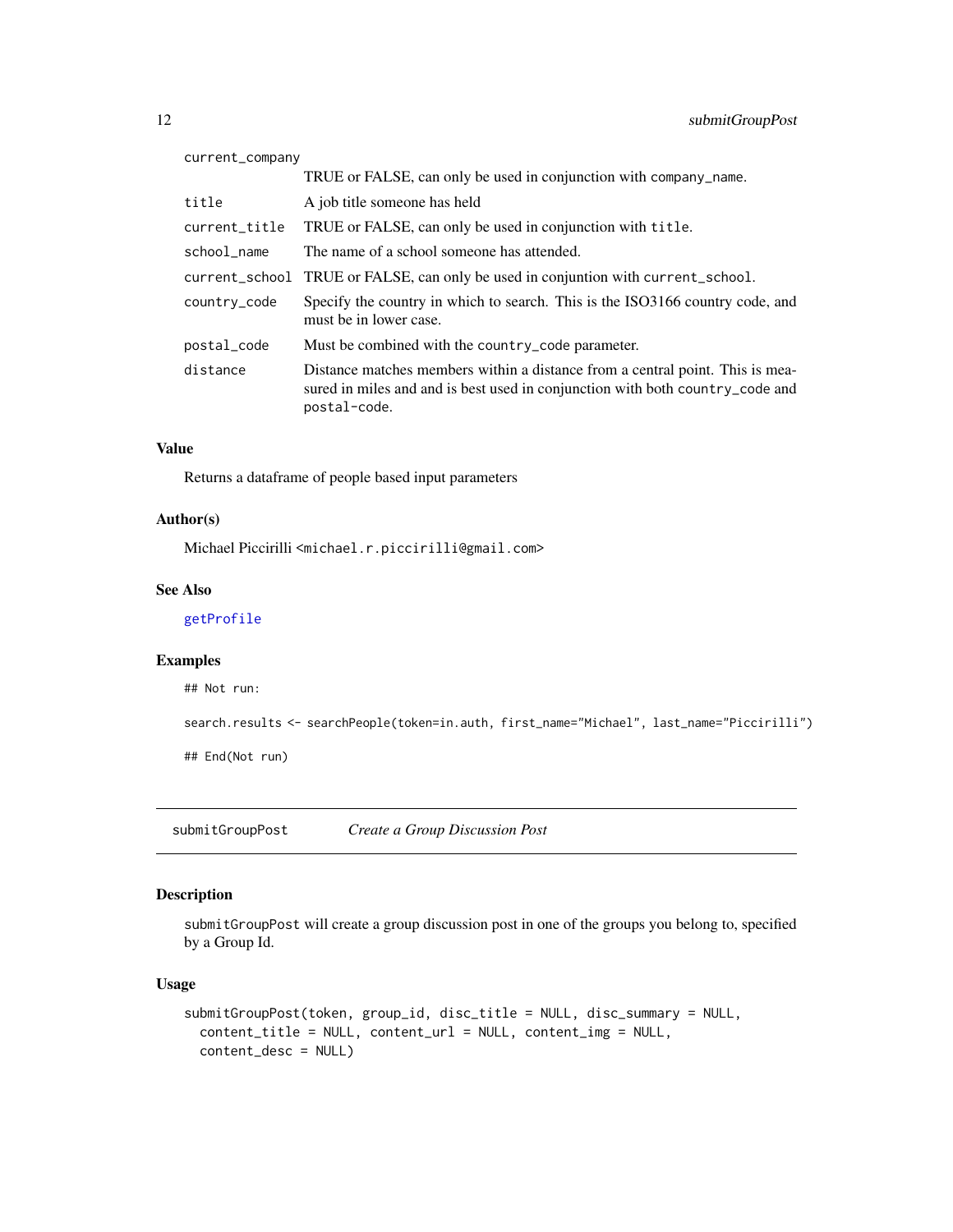# <span id="page-12-0"></span>submitGroupPost 13

#### Arguments

| token         | Authorization token.                |
|---------------|-------------------------------------|
| group_id      | Numeric Group ID.                   |
| disc_title    | Group discussion title, required.   |
| disc_summary  | Group discussion summary, required. |
| content_title | Title for content, required.        |
| content_url   | Url for content, optional.          |
| content_img   | Url for an image, optional.         |
| content_desc  | Description of content, optional.   |

# Details

You must include a minimum of a discussion title, discussion summary, and content title.

#### Value

There are two possible responses to a successful submittal.

One, your post has been created and is visibile immediately. In this case you have most likely posted to an unmoderated group.

Two, your post has been accepted by the API but is pending approval by the group moderator, in which case you will not see your post until it has bene approved.

#### Author(s)

Michael Piccirilli <michael.r.piccirilli@gmail.com>

# See Also

[getGroups](#page-3-1) [getGroupPosts](#page-2-1)

#### Examples

## Not run:

```
my.groups <- getGroups(in.auth)
id <- my.groups$group_id[1]
disc.title <- "Test connecting to the LinkedIn API via R"
disc.summary <- "Im creating an R package to connect to the LinkedIn API,
                + this is a test post from R!"
url <- "https://github.com/mpiccirilli"
content.desc <- "Dev version of access to LinkedIn API via R.
                              + Collaboration is welcomed!"
submitGroupPost(in.auth, group_id=id, disc_title=disc.title,
disc_summary=disc.summary, content_url=url, content_desc=content.desc)
```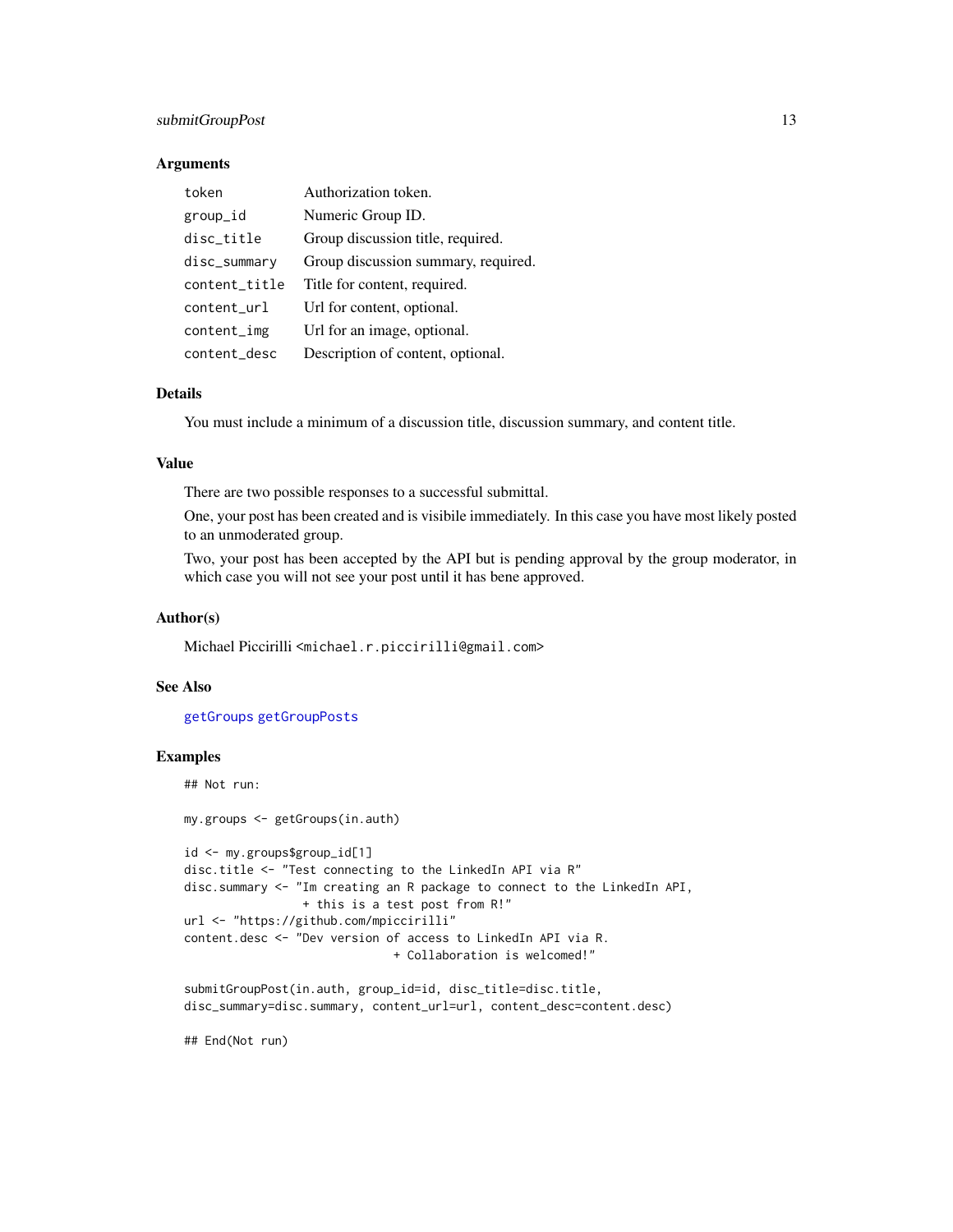<span id="page-13-1"></span><span id="page-13-0"></span>

# Description

submitShare will post a network update to the newsfeed of your connections. You can select the visibility of your post to be seen either by 'anyone' or 'connections-only'.

#### Usage

```
submitShare(token, comment = NULL, content_title = NULL,
  content_desc = NULL, content_url = NULL, content_img = NULL,
  visibility = "anyone")
```
# Arguments

| token         | Authorization token.                                                                                         |
|---------------|--------------------------------------------------------------------------------------------------------------|
| comment       | Headline of your post.                                                                                       |
| content_title | Title of your post.                                                                                          |
| content_desc  | Description of your post.                                                                                    |
| content_url   | Url to content you'd like to share. This is required if you specify either content_title<br>or content_desc. |
| content_img   | Url to an image you would like to include in your post, optional.                                            |
| visibility    | Choose the visibility of the post. The choices are 'anyone' or 'connections-<br>only'.                       |

# Details

If either content\_title or content\_desc is specified, you must also include a content\_url for the post.

# Value

Shares an update to your networks's activity feed.

# Author(s)

Michael Piccirilli <michael.r.piccirilli@gmail.com>

# See Also

[submitGroupPost](#page-11-1)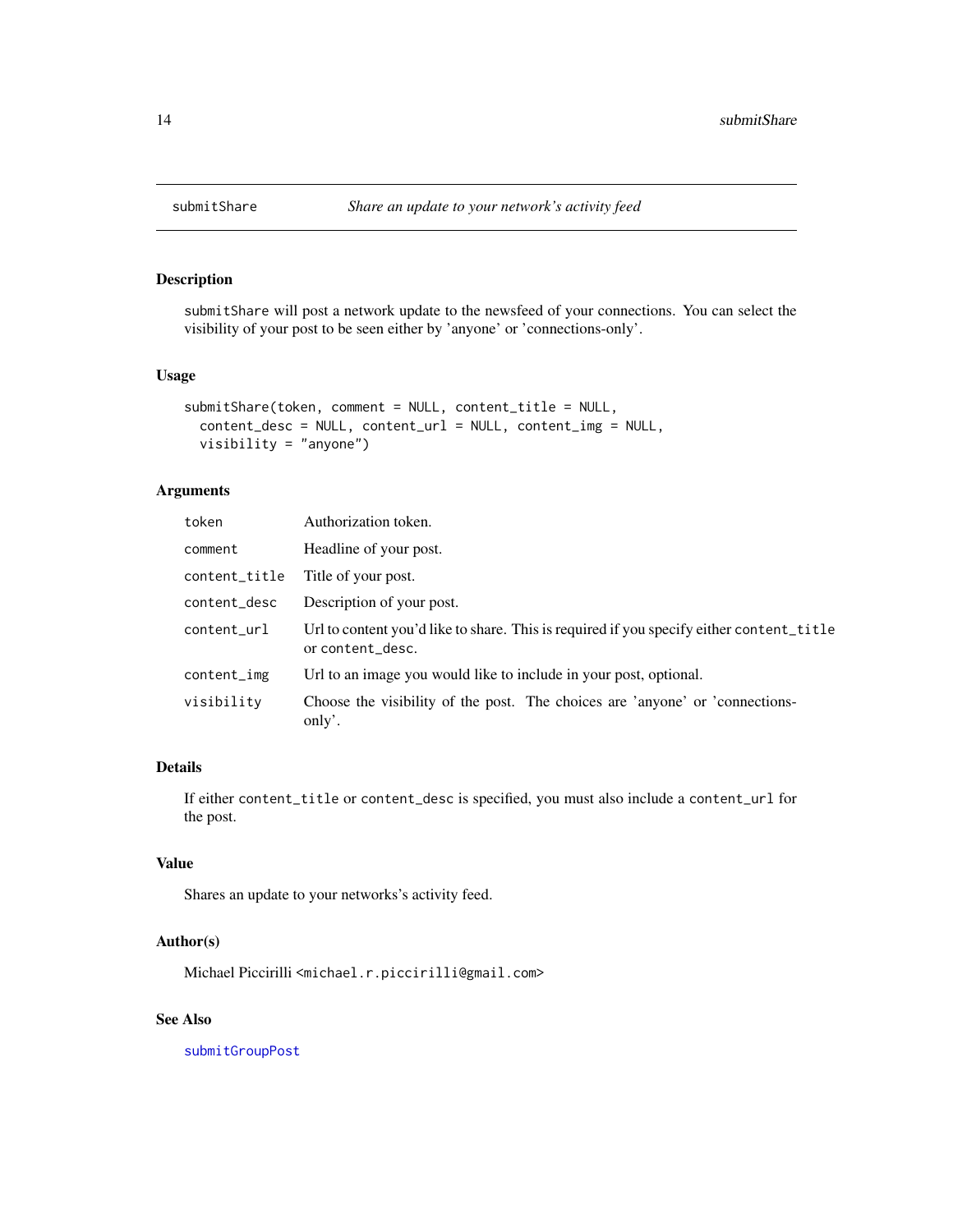# submitShare 15

# Examples

## Not run:

```
comment <- "Test connecting to the LinkedIn API via R"
title <- "Im creating an R package to connect to the LinkedIn API, this is a test post from R!"
url <- "https://github.com/mpiccirilli"
desc <- "Dev version of access to LinkedIn API via R. Collaboration is welcomed!"
submitShare(token = in.auth, comment=comment, content_tile=title,
            content_url=url, content_desc=desc)
```